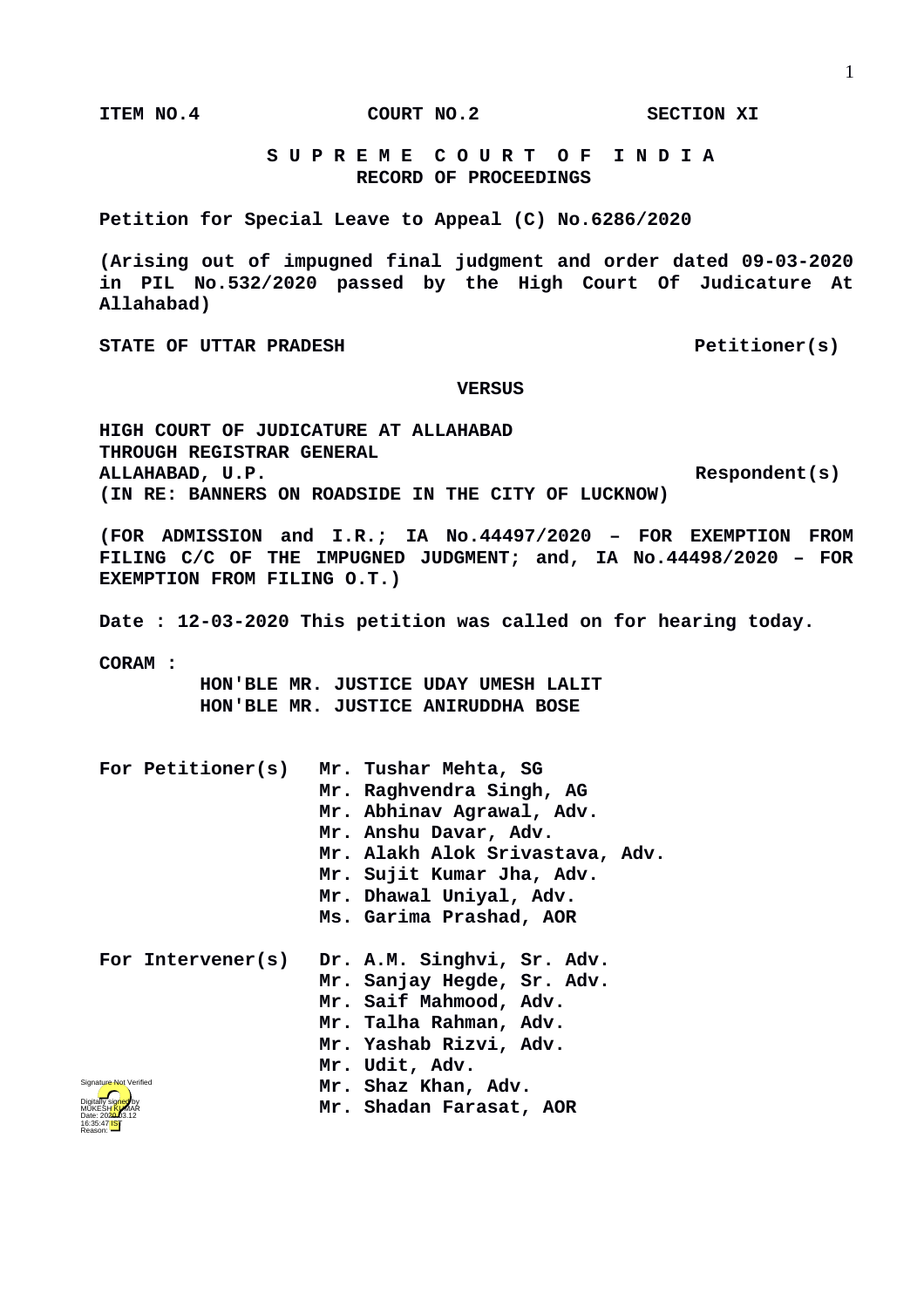**Mr. C.U. Singh, Sr. Adv. Mr. Prashanto Sen, Adv. Mr. Talha A. Rahman, AOR Mr. Yashab Husain Rizvi, Adv. Mr. Shaz Khan, Adv. Mr. Udit Kokanthankar, Adv. Mr. Colin Gonsalves, Sr. Adv. Mr. Siddharth Seem, Adv. Mr. Satya Mitra, Adv. Mr. Aman Khan, Adv. Mr. S.G. Hasnain, Sr. Adv. Mr. Yasir Rauf, Adv. Mr. Aftab Ali Khan, Adv. Mr. Ali Safeer Farooqui, Adv. Mr. Tanveer Ahmad Khan, Adv. Mr. Syed Fazal, Adv. Mr. Syed Imtiyaz Ali, Adv. Mr. Tauqeer Ahmad Khan, Adv. Mr. Arvind Kumar Kanva, Adv. Mr. Syed Mansoor Ali Rizvi, Adv. Mr. Mumtaz Alam Siddiqui, Adv. Ms. Vrinda Grover, Adv. Mr. Soutik Banerjee, Adv. Mr. Aakarsh Kamra, Adv. Mr. Mehmood Pracha, Adv. Mr. Mansoor Ali, AOR Mr. Varun Thakur, Adv. Mr. Fajal Khan, Adv. Mr. Varinder Kumar Sharma, AOR**

 **UPON hearing the counsel the Court made the following O R D E R**

**This Special Leave Petition arises out of Order dated 09.03.2020 passed by the High Court of Judicature at Allahabad in Public Interest Litigation No.532 of 2020. The Public Interest Litigation arose out of** *Suo Moto* **action taken by the High Court and the background facts as noted by the High Court in its Order are as under:**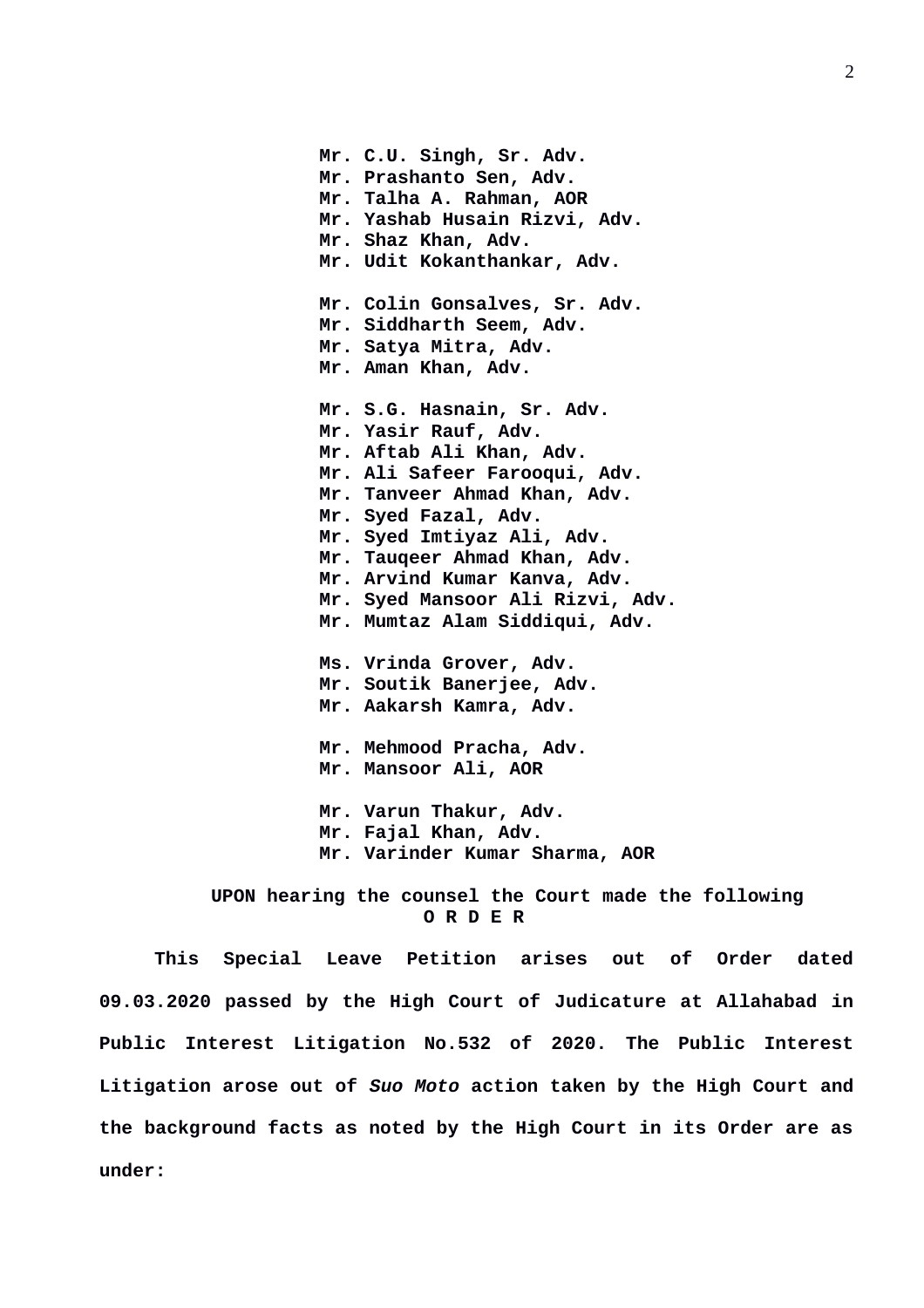**"In this public interest writ proceedings undertaken by the Court at its own, the simple question is the legitimacy of the display of photographs, name and address of certain persons by the district administration and police administration of the city of Lucknow through banners. The banners came up at a major road side with personal details of more than 50 persons those accused of vandalism during protest in the month of December, 2019. The poster is seeking compensation from the accused persons and further to confiscate their property, if they failed to pay compensation."**

**After considering the matter, the High Court concluded as**

## **under:**

**"We have examined the action of the State under consideration in the instant matter by the touch stones aforesaid. So far as legality part is concerned, suffice to state that no law is in existence permitting the State to place the banners with personal data of the accused from whom compensation is to be charged. The legitimate goal as held by the Supreme Court in the case of** *K.S. Puttaswamy (supra)* **the proposed action must be necessary for a democratic society for a legitimate aim. On scaling, the act of the State in the instant matter, we do not find any necessity for a democratic society for a legitimate aim to have publication of personal data and identity. The accused persons are the accused from whom some compensation is to be recovered and in no manner they are fugitive. Learned Advocate General also failed to satisfy us as to why placement of the banners is necessary for a democratic society for a legitimate aim."**

**We have heard Mr. Tushar Mehta, learned Solicitor General for the State, Dr. Abhishek Manu Singhvi, Mr. Colin Gonsalves and Mr. C.U. Singh, learned Senior Advocates for some of the persons whose names and pictures were displayed in the hoardings.**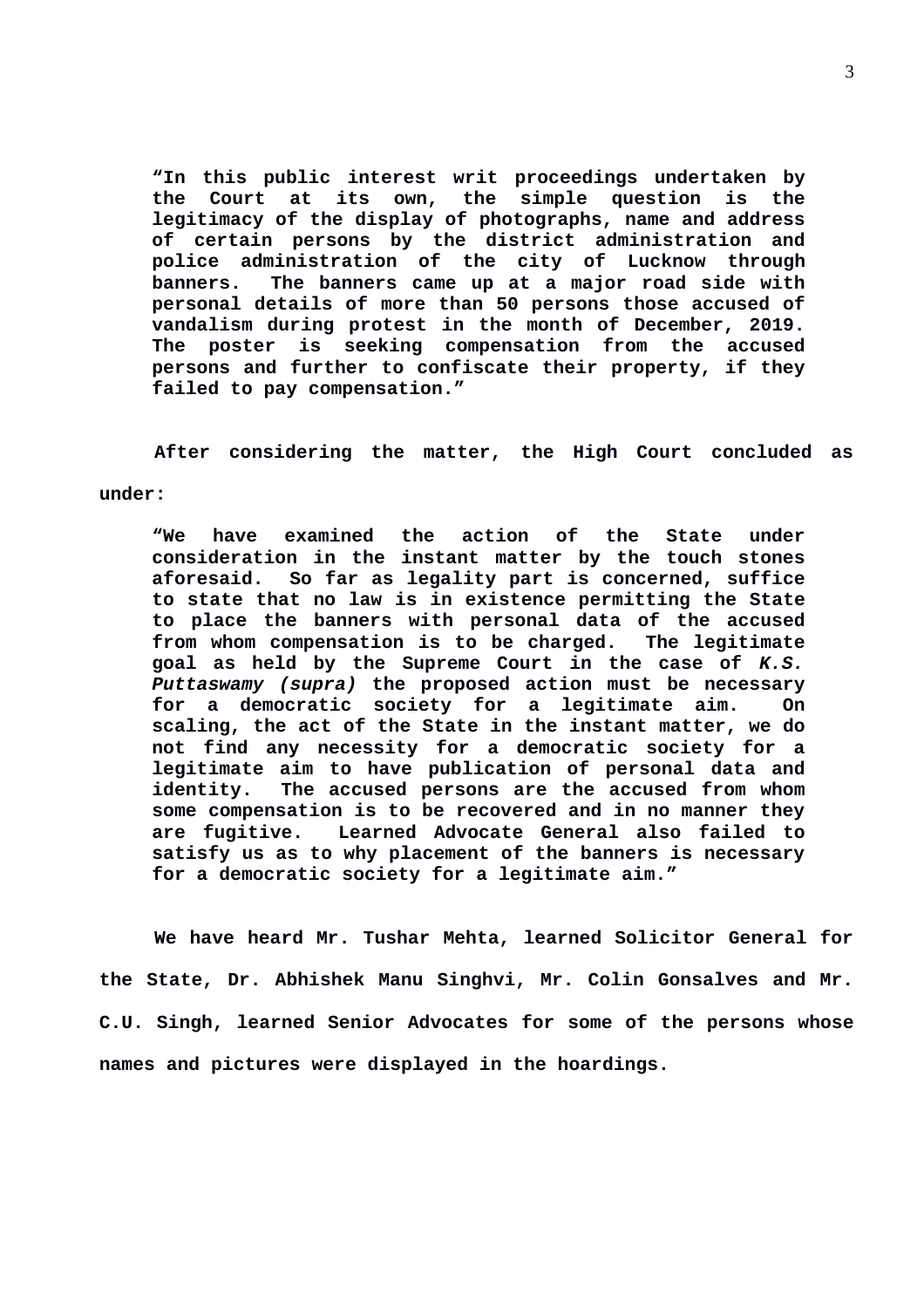**With the assistance of the learned counsel, we went through the decisions of this Court in** *R. Rajagopal v. State of Tamil Nadu,* **(1994) 6 SCC 632;** *In Re: Destruction of Public & Private Properties v. State of A.P. & Others,* **(2009) 5 SCC 212;** *K.S. Puttaswamy & Another v. Union of India & Others,* **(2017) 10 SCC 1; and, order dated 31.01.2020 passed in** *Parwaiz Arif Titu v. State of Uttar Pradesh***, Writ Petition (Civil) No.55 of 2020.**

**Learned counsel appearing for both sides principally relied upon certain paragraphs from the decision of this Court in** *K.S. Puttaswamy (supra).*

**Learned Solicitor General also relied upon the decision of the Supreme Court of United Kingdom** *in the matter of an application by JR38 for Judicial Review (Northern Ireland)***, (2015) UKSC 42 and particularly paragraphs 2, 3 and 73 of the decision. He also placed for our consideration text of Article 8 of the European Convention on Human Rights (ECHR), which was subject matter of discussion in said decision and submitted that the action taken by the State in the instant case was fully justified.**

 **The submissions were countered by learned counsel appearing on the other side who submitted** *inter alia* **that the State as an authority could not indulge in naming and printing the pictures of individuals as it did and that the decision of this Court in** *K.S. Puttaswamy (supra) would* **completely conclude the issue.**

4